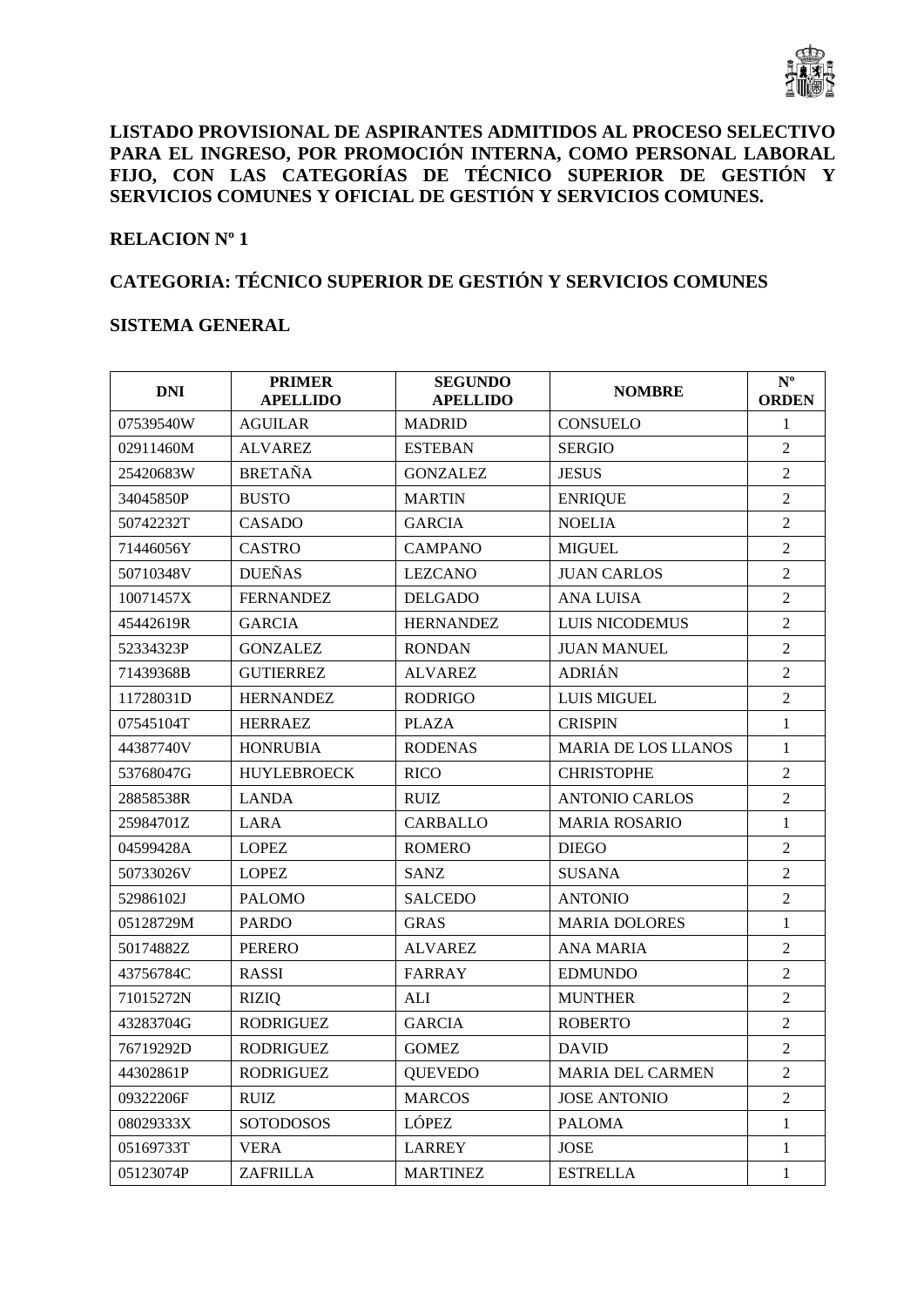

## **RELACION Nº 2**

# **CATEGORIA: OFICIAL DE GESTIÓN Y SERVICIOS COMUNES**

## **SISTEMA GENERAL**

| <b>DNI</b> | <b>PRIMER</b><br><b>APELLIDO</b> | <b>SEGUNDO</b><br><b>APELLIDO</b> | <b>NOMBRE</b>                                              | $N^{\rm o}$<br><b>ORDEN</b> |
|------------|----------------------------------|-----------------------------------|------------------------------------------------------------|-----------------------------|
| 51895810 J | <b>ALBA</b>                      | <b>MARFIL</b>                     | <b>JULIO</b>                                               | $\overline{4}$              |
| 51688443 Z | <b>ARRIBAS</b>                   | <b>ANTOLIN</b>                    | <b>CARMEN</b>                                              | $\overline{3}$              |
| 00828819Z  | <b>BARJA</b>                     | <b>MONTOYA</b>                    | <b>FERNANDO</b>                                            | 5                           |
| 51891532 J | <b>BERBEL</b>                    | <b>ROLDAN</b>                     | M <sup>a</sup> CARMEN                                      | 5                           |
| 70341683 R | <b>BETETA</b>                    | <b>CASADO</b>                     | <b>REYES</b>                                               | $\overline{4}$              |
| 51645765 R | <b>BLANCO</b>                    | <b>GALLARDO</b>                   | M <sup>ª</sup> JOSEFA                                      | 5                           |
| 00803099 P | <b>BODAS</b>                     | <b>VELASCO</b>                    | <b>JUAN LUIS</b>                                           | $\overline{4}$              |
| 51372526W  | <b>BRUÑUELAS</b>                 | <b>PACHECO</b>                    | <b>FERNANDO</b>                                            | $\overline{4}$              |
| 27515343 Y | <b>CAMPILLO</b>                  | <b>BAREZ</b>                      | <b>ANDRES</b>                                              | 5                           |
| 00404453 K | CARRASCO                         | <b>ROMOJARO</b>                   | <b>TOMAS</b>                                               | 5                           |
| 33858172 X | <b>CARRETERO</b>                 | <b>SANCHEZ</b>                    | <b>LIDIA</b>                                               | 5                           |
| 50300880 H | <b>CHIMENO</b>                   | <b>LLORAT</b>                     | <b>DOMINGO</b>                                             | 5                           |
| 00795245 C | <b>CORREAS</b>                   | <b>CASTRO</b>                     | M <sup>ª</sup> ANTONIA                                     | $\overline{4}$              |
| 01828459 M | <b>CRESPO</b>                    | <b>ARIAS</b>                      | Mª DOLORES                                                 | $\overline{4}$              |
| 53040980 J | <b>CUSTODIO</b>                  | CALVO                             | <b>ALMUDENA</b>                                            | 5                           |
| 50065467 X | <b>CUSTODIO</b>                  | <b>CALVO</b>                      | <b>MARIA CRUZ</b>                                          | 5                           |
| 02195568 B | <b>ESPAÑA</b>                    | <b>RAMIREZ</b>                    | M <sup>a</sup> CARMEN                                      | 5                           |
| 03450091 E | <b>GARCIA</b>                    | <b>NUÑEZ</b>                      | <b>CARMEN</b>                                              | 5                           |
| 75752067 A | <b>GIJON</b>                     | <b>SANCHEZ</b>                    | <b>DAVID</b>                                               | 1                           |
| 07231683 T | <b>GUTIERREZ</b>                 | <b>LOPEZ</b>                      | <b>SUSANA</b>                                              | 3                           |
| 08035796 X | <b>LOPEZ</b>                     | CARREÑO                           | Mª ISABEL                                                  | $\overline{4}$              |
| 05408522 A | <b>MAROTO</b>                    | <b>BUSTO</b>                      | <b>FELIX</b>                                               | $\overline{4}$              |
| 03450824L  | <b>MARTIN</b>                    | <b>HERNANDEZ</b>                  | <b>CONCEPCION</b>                                          | $\overline{4}$              |
| 50191118N  | <b>OCAMPOS</b>                   | <b>JARILLO</b>                    | <b>CARMEN</b>                                              | 5                           |
| 01117192 J | <b>PUEBLA</b>                    | <b>AMOROS</b>                     | M <sup>a</sup> ALEJANDRA                                   | $\overline{4}$              |
| 10059684 J | <b>RAMOS</b>                     | <b>FERNANDEZ</b>                  | <b>TOMAS</b>                                               | $\overline{2}$              |
| 34978607 T | <b>RAMOS</b>                     | <b>GIL</b>                        | <b>JOSE FRANCISCO</b>                                      | 5                           |
| 50099514 V | <b>RAMOS</b>                     | <b>VEGA</b>                       | <b>MILAGROS</b>                                            | 5                           |
| 50452687 W | <b>RODRIGUEZ</b>                 | <b>GOMEZ</b>                      | <b>OSCAR</b>                                               | $\overline{4}$              |
| 26226824 Q | <b>RODRIGUEZ</b>                 | <b>YEBENES</b>                    | <b>ANA MARIA</b>                                           | 5                           |
| 73374763 W | <b>RUIZ</b>                      | <b>GOMEZ</b>                      | ANGELA                                                     | 3                           |
| 01910188 S | <b>SANCHEZ</b>                   | <b>FERNANDEZ</b>                  | $\mathbf{A}\mathbf{N}\mathbf{A}$ $\mathbf{M}^{\mathrm{a}}$ | 5                           |
| 50676286 H | <b>SANCHEZ DE LA</b>             | <b>LLAVE</b>                      | <b>ANGEL</b>                                               | 3                           |
| 51363204 H | <b>SISTIAGA</b>                  | <b>CERVERA</b>                    | M <sup>ª</sup> TERESA                                      | $\overline{4}$              |
| 01399215 X | <b>VALERO</b>                    | <b>NUÑO</b>                       | <b>CARLOS</b>                                              | $\overline{4}$              |
| 36570939L  | <b>VEGA</b>                      | <b>GUARDIA</b>                    | MIGUEL ANTONIO                                             | 5                           |
| 50424847 S | <b>ZAMORA</b>                    | <b>HERRERA</b>                    | M <sup>ª</sup> AZUCENA                                     | $\overline{4}$              |